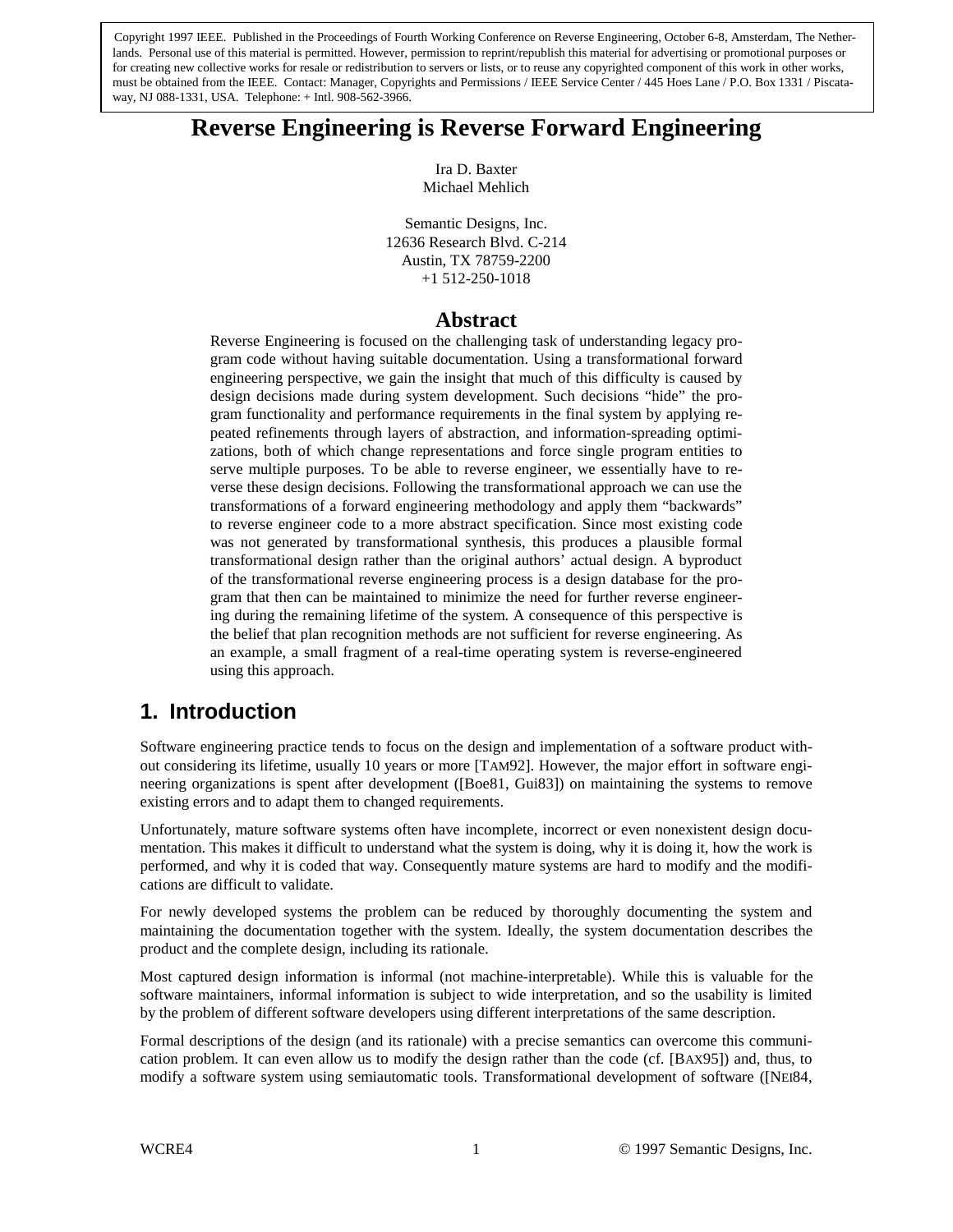PAR90]) guided by performance criteria ([MCC87]) seems to be the right way to get such descriptions of a design.

In such an ideal setting there would be no reason for reverse engineering. However, the large amount of existing software that has to be maintained forces us to face this problem.

Current reverse engineering technology focuses on regaining information by using analysis tools ([BM82] and by abstracting programs bottom-up by recognizing plans in the source code ([KNE92, RW90A, RW90B, TFAM96]). The major purpose of such tools essentially is to aid maintainers *understand* the program (cf. [RUG94]). While we believe in the utility of these approaches as part of a larger toolkit and vision, they are quite inadequate for the task of design recovery. Analysis tools, though valuable, only provide some design information derived from the structure of the code, not from its intention or construction. Pure plan recognition is unlikely to be powerful enough to drive reverse engineering for the following reasons:

- legacy code is written using rather tricky encodings to achieve better efficiency,
- all the necessary plan patterns in all the variations must be supplied in advance for a particular application, and
- different abstract concepts map to the same code within one application.

Even more important, the main reason for doing reverse engineering is to *modify* the software system; understanding it is only a necessary precondition to do so. We consider transformational development with modification of the design rather than the code as the means to accomplish incremental modification, as it provides us with considerable theory and techniques to carry it out ([BAX90A, BAX92A]). For existing systems, this implies a need to reconstruct a *plausible* transformational design that could have been used to derive the code from a suitable abstract specification of the system, i.e. we want to apply the transformations backwards from the program to its specification. Recording these transformations (together with the rationale for applying them) then allows us to modify the design instead of just the program code.

In the following we explore forward and reverse engineering in greater detail and provide an example for transformational reverse engineering legacy assembler code to a high-level concept.

### **2. Forward Engineering**

In current forward engineering practice informal requirements are somehow converted into a *semi-formal* specification using domain notations without underlying precise semantics like e.g. data-flow diagrams, entity-relationship diagrams, natural language descriptions, or other problem specific informal or semiformal notations. The program then is constructed manually (i.e. in an error prone way) from the specification by a creative agent, the programmer.

Hidden in this creative construction of the program from the specification are a set of obvious as well as non-obvious design decisions about how to encode certain parts of the specification in an efficient way using available implementation mechanisms to achieve performance criteria (the why of the design decisions). As an example, a specification fragment requiring associative retrieval using numeric keys may be implemented using hash tables, achieving good system reaction time. These decisions are usually not documented.

Over time the program code is modified to remove errors and to adapt the system to changed requirements. The requirements may change to allow usage of alphanumeric keys and to be able to handle large amounts of data, and the implementation revised to use disk-based B-trees. Unfortunately, often these changes take place without being reflected correctly in the specification. The gap between the original specification and the program becomes larger and larger. The result is a program code without a proper specification and with untrustworthy design information (such as comments describing the hash tables!). The code becomes difficult to understand and, thus, difficult to maintain.

To overcome this deficiency, it is important to change the specification first and then reflect the changes in the program code. A necessary precondition for this is to have reliable information about the relationship between the specification and the program code. The design and its rationale describe the how and why of this relationship; however, they are not documented in current practice.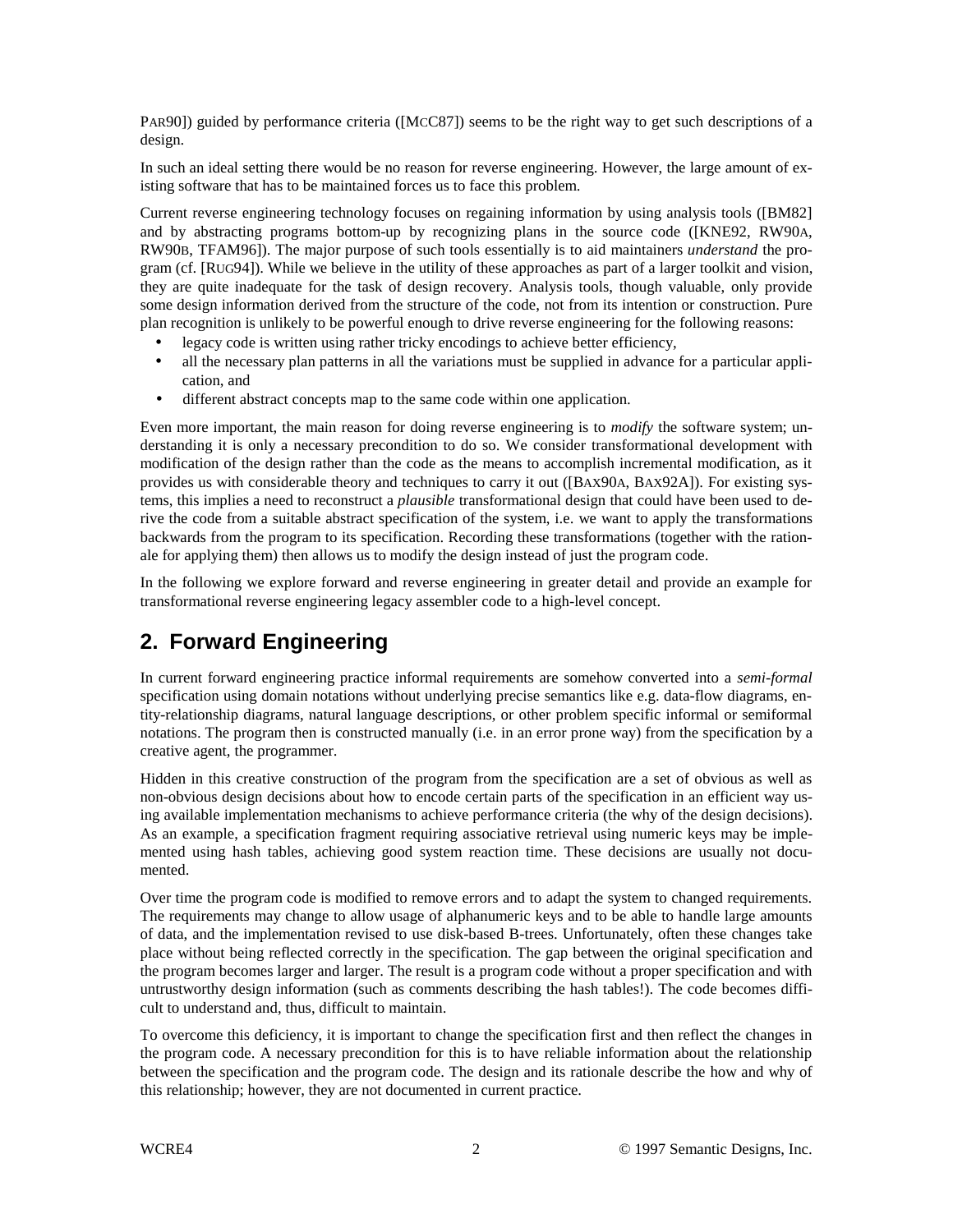There are two known approaches to reduce the gap between the specification and the program.

The first one is the development of software by stepwise refinement introducing intermediate descriptions of the system between the specification and the final program code. The intermediate descriptions should reflect major design decisions during the construction, which helps to understand the software and its design. However, this approach has some important drawbacks: the development steps are still manual, they are too large not to contain hidden design decisions, there is no rationale directly associated to the steps, the relation between the descriptions can only be established a posteriori, and there are a lot more documents to be maintained for incorporating changes of the system requirements.

Despite these drawbacks, the stepwise refinement approach is not that bad. Consequently attacking them leads us to the second approach: the transformational development of software where the fairly large manual development steps are replaced by smaller formal correctness-preserving transformations each of which reflects a small design decision or optimization.

A necessary prerequisite for this approach is to have a *formal* specification which may contain domain notations (e.g. for the general purpose domains of logical descriptions and data-flow diagrams and for special application domains like e.g. money management and loans) by giving them a precise underlying semantics. Based on this the program code can then be derived by making small implementation steps using formal correctness-preserving transformations leading from more abstract specifications to more concrete specifications. The final program code then is *correct by construction* with respect to the formal requirements specification. Each transformation falls into one of three categories: refinements (i.e. maps of concepts from an abstract level to a more concrete one), optimizations (i.e. maps to reduce the resources used at a level of abstraction according to some criteria), and jittering transformations (that eventually enable the application of refinements and optimizations). The decision to apply a particular transformation is thus crucial design information. The applied transformations coupled with the rationale for the choice of them is the design information that "explains" the code. It is called the *transformational design* of the code from the specification.

The selection of a transformation to apply to a certain specification in general is still a creative process but is guided by the performance criteria to be achieved. This guided selection of the transformations allows the development process to be supported by a semiautomatic system that contains a large repertoire of available transforms by applying them to achieve or at least approach the performance criteria.

The transformations needed for practical software engineering comprise all those design decisions implicitly used by current software developers including techniques like the following ones (see e.g. [PAR90, RSW95, RUG94]):

- *Decomposition* Most problems can be decomposed to subproblems which in general is possible in different ways. The actual hierarchical structure of the code represents only one particular choice from the set of possible decomposition.
- *Generalization/Specialization* If different components are similar it may be possible to construct a more general version that comprises both of them as special cases. Vice versa, for efficiency reasons it may be a good choice to specialize a component for a certain (part of the) application.
- *Choice of representation* To be able to implement high-level data types in program code it is often necessary to change its representation. A common example is the representation of sets by lists.
- *Choice of algorithm* High-level concepts can be realized by an algorithm in many different ways. The choice between which may be enforced by badly documented or even undocumented performance criteria that have to be satisfied.
- *Interleaving* For efficiency reasons it may be useful to realize different concepts in the same section of code or the same data structure.
- *Delocalization* Certain high-level concepts may be spread throughout the whole code introducing distracting details in other concepts (see the study of the effects of delocalization on comprehension in [LS86]).
- *Resource Sharing* Interleaved code often allows different concepts to share some resources like e.g. control conditions, intermediate data results, functions, names, and other computational resources.
- *Data caching/Memoization* If some data, that has to be computed, is needed often or its computation is expensive it is worth to cache the data, i.e. to memoize it for later reuse.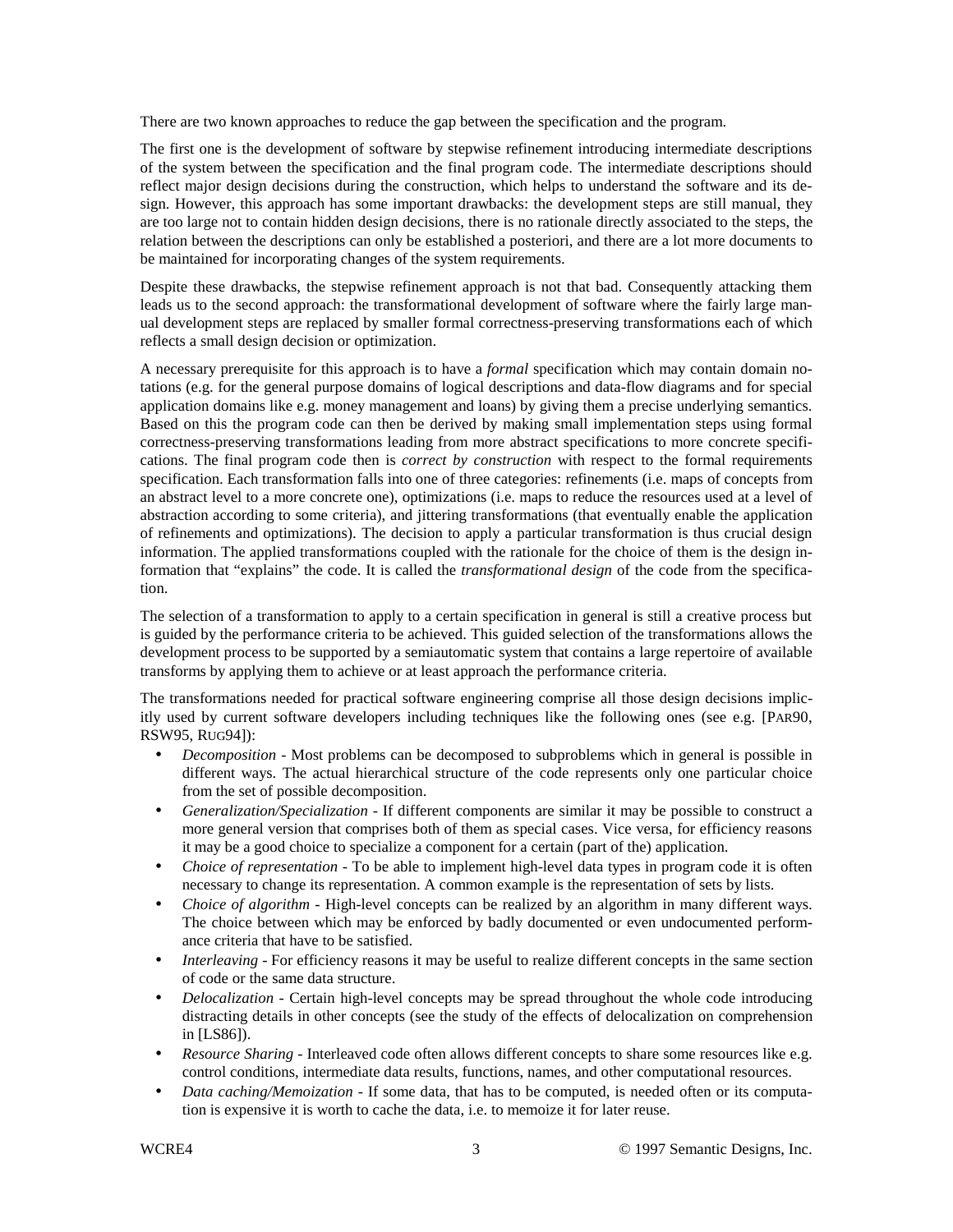- *Optimizations* To achieve highly efficient code (due to the need of satisfying e.g. memory or reaction time constraints) many different optimizations are used. Such optimizations comprise
	- the folding and unfolding (inlining) program code,
	- the use of algebraic properties of functions,
	- the merging of computations by composing or combining functions,
	- partial evaluation (often in the form of context-dependent simplification),
	- finite differencing,
	- result accumulation,
	- recursion simplification and elimination,
	- loop fusion.
	- optimizations typically performed by good compilers (code motion, common subexpression elimination, partial redundancy removal), and
	- domain specific optimizations like e.g. minimizing a finite state machine recognizing a certain language.

All these design decisions may overlap and may be delocalized during the construction of the program code from the specification. Whether these methods are carried out mechanically by a tool or informally by smart programmers, the resulting software systems are very difficult to understand.

The transformational software development approach has the advantage that it allows the automatic recording of the design decisions made during the derivation of the final program code from the formal specification. Provided the selection of the transformations that are applied during this development are guided by the performance criteria to be achieved and the relation between the selection and the performance criteria is recorded we get the complete design together with its rationale as the product of software development. The code itself is just a byproduct that is correct by construction.

Recording this design information allows us to modify the specification instead of the code and then to modify the design to get a new implementation of the modified specification. The formal nature of transformations makes such design modifications supportable by a semiautomatic tool that increases the reliability and reduces the cost of maintaining the system.

## **3. Reverse Engineering**

If all existing software had been developed using a transformation system recording the design and its rationale there would be no need for reverse engineering any code. However, we have to make a concession to reality. A huge amount of conventionally developed software exists and such systems will continue to be developed for a long time.

These systems have errors and continual demand for the enhancement of their functional and performance requirements. Modification is a necessity. This means that there is a fundamental need to understand them. As they are often badly designed and have an incomplete, nonexistent, or, even worse, wrong documentation without any design information, this is a challenging task.

Currently a major approach to understanding consists of trying to recognize plans (code fragments implementing programming concepts) bottom-up from the program to a more abstract description ([RW90A]). Essentially, this is done by pattern matching on an internal representation of the code (e.g. an abstract syntax tree) which leads to detecting patterns of higher-level plans or concepts in a lower-level code.

This approach has a major drawback: It depends on having developed all (or at least all important) plan instances that may occur in the code that we want to understand. Unfortunately these plans can be (and have been) realized in many different ways because of the interactions between many possible design decisions (i.e. transformations). Imagine a logical array of structures; it can be implemented as an array of structures or a structure of arrays. Code to sort the array will look very different depending of the choice of implementation. A set of plans for sorting must somehow account for all the possible different representations of the data.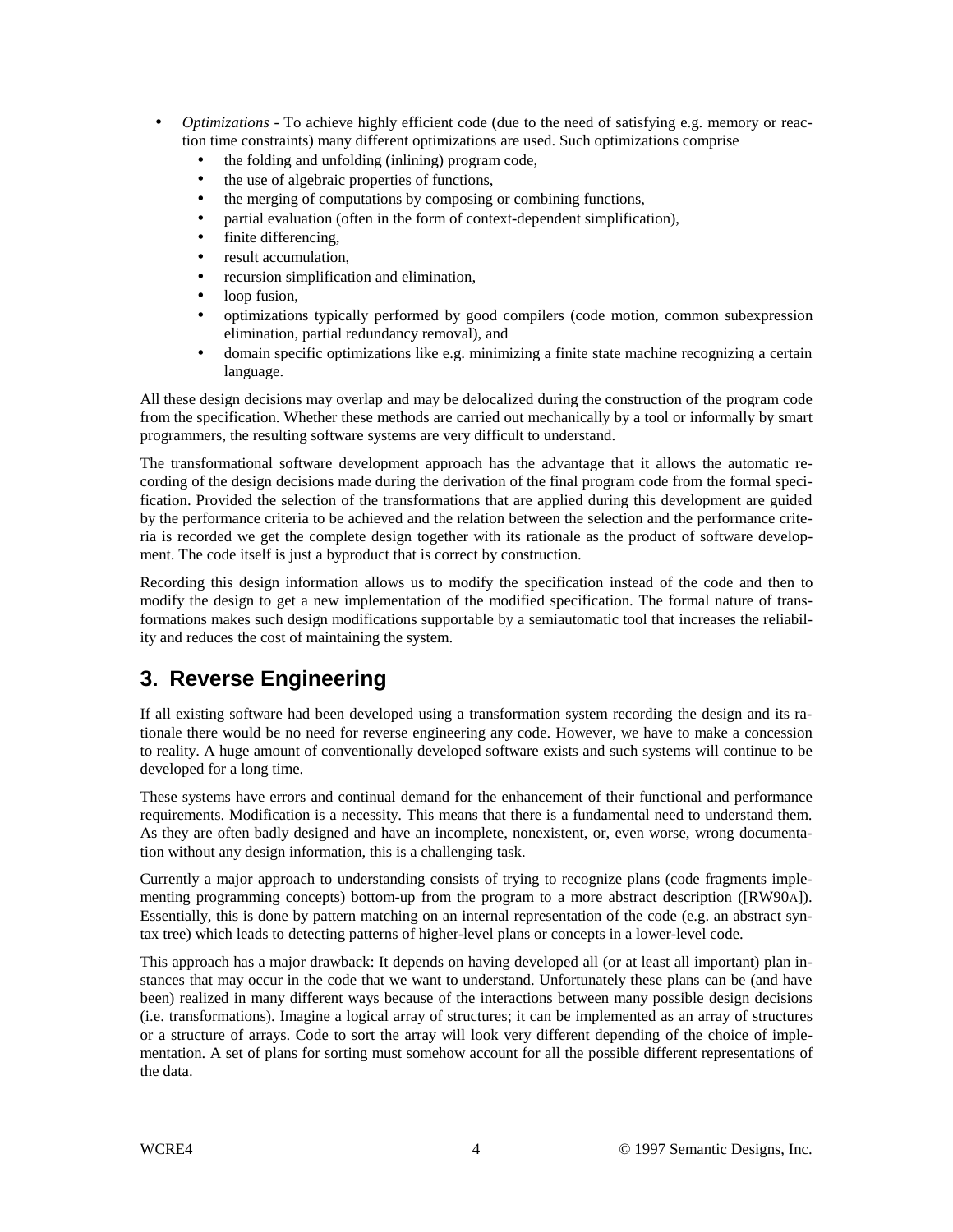Thus, to detect a plan in legacy code we have to be able to detect all these different realizations of the same plan. But unfortunately we need different patterns to detect these different realizations; and all these patterns have to exist in advance to be able to reverse engineer the code, which is impossible because of the multitude of conceivable realizations all solving the same problem.

Worse, we must take into account that the plans we want to recognize are interleaved, delocalized [LS86], and share resources. So we must find plan patterns in the code that are intertwined with other plan patterns both of which may be scattered throughout the whole program code.

Thus, to effectively perform the reverse engineering task we have to use some *creativity* to detect and separate the high-level concepts in the code; a task that in general cannot be performed in advance by providing a reasonable amount of predefined plan patterns even together with sophisticated pattern matching rules.

These problems can be overcome by two different approaches. The first one is to allow a reverse engineer to add further plans, realizing patterns, and possibly further intertwining rules<sup>∗</sup> to enable a plan recognizer to detect the actual realization that can be found in the code. However, to be able to maintain the system we are not only interested in the plan that is realized in the code but also in the design and its rationale that could have led from the plan to its realization in the actual code. Thus, the reverse engineer not only has to provide the plan pattern for the actual realization of a plan but also the transformations and the justifications for applying them, i.e. (s)he has to forward engineer a piece of software *and* achieve a certain solution that has been used in the code.

```
Function ReverseEngineer(Code,SetOfTransforms) returns DesignHistory
begin
      // Assert: Transforms are of form LHS => RHS
      DesignHistory=empty; // no design information yet
      AbstractProgram:=Code; // starting state
      repeat
          { // Plan recognition component:
            MatchingTransformations:=
                    MatchRightHandSides(SetOfTransforms,AbstractCode);
            Display(MatchingTransformations);
 };
            { // Missing knowledge inserted here
             ChosenTransform:=
                   InteractivelyChoose(MatchingTransformations);
             If ChosenTransfrom=DONE
             Then Return DesignHistory;
             Else If ChosenTransform=NONE
             Then { ChosenTransform:=NewlyDefinedTransform();
                    SetOfTranforms:=
                 Union(SetOfTransforms,ChosenTransform);
 };
              AbstractCode:=
                ApplyTransformInverse(ChosenTransform,AbstractCode);
              DesignHistory:=Append(DesignHistory,ChosenTransform);
          };
      end;
end
             Figure 1: Simple Model of Transformational Reverse Engineering
```
As an alternative approach, we can achieve the same effect by using small transformations backwards (these transformations may or may not already be provided by a forward transformation engine) and abstract the code step by step the end result of which is an abstract plan (or a set of plans) corresponding to the given code. In essence, the transformations applied backwards "jitter" the code into a form in which canonical plans are more easily found.

 $\overline{a}$ 

<sup>∗</sup> Note that the intertwining rules essentially are forward transformations. These transformations must be applied to existing patterns to derive new intertwined patterns.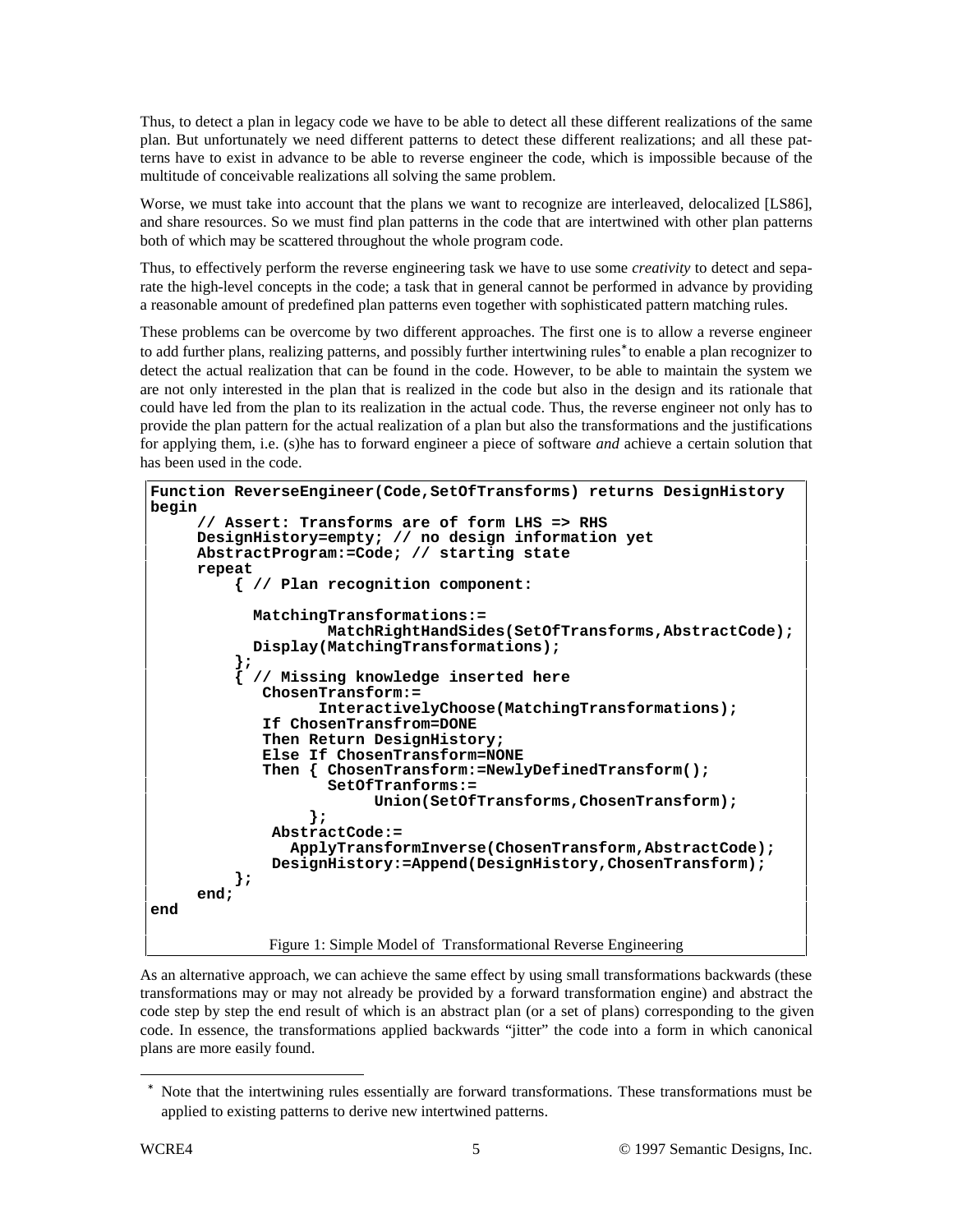Such an abstract plan may already exist in the system or may be new domain knowledge developed during the reverse engineering process. By recording the (reverse) transformation steps used to achieve that plan, we acquire a plausible design that can be used as a formal basis for maintaining the reverse engineered system by maintaining the design. Doing so then avoids the need for repeatedly reverse engineering the system over its lifetime, caused by the continuous modification of its code.

As a side-benefit the transformational reverse engineering approach lets us acquire domain knowledge as well as capture a possible design. It is not necessary to define the domain knowledge in advance. Samples include new concepts identified by the reverse engineer along with implementations as found in the code. This information can also be used to develop and maintain other systems; i.e. we gain additional knowledge that can be used by a forward engineer.

While we argue that transformational reverse engineering should be much more effective than pure plan recognition, though plan recognition has its place. First, the same pattern matching technology on which plan recognition is based is used by any rewrite component of transformation systems (see Figure 1). Second, plans may be able to "tile" a significant part of an existing system, providing strong clues about some aspects of the code. These clues can be used as cues for guiding the reverse application of transformations. As an example, finding a computation that maps a string to a natural number is a hint that hashing is occurring, and hash-table related transformations should be attempted.

Comparing transformational reverse engineering with transformational forward engineering we see that both need domain knowledge and a semiautomatic transformation engine that is guided by some additional criteria to reduce the effort needed to develop the product, i.e. the *system design*.

Thus, we can obviously conclude that:

*Reverse engineering needs the same knowledge and infrastructure as forward engineering.* Reverse engineering "just" applies the forward transformations backwards, i.e. in reverse.

### **4. A Legacy Reverse Engineering Example: Semaphores**

In this section we demonstrate that transformational reverse engineering is feasible in practice by applying it manually to a real example. Our purpose here is not to specifically carry out this task, nor to provide precise algorithms, but rather to highlight the various decisions and how to handle them transformationally. In particular, we want to make the point that plan recognition cannot handle this task, and that reverse transformation can. We do not claim that this process is automatic. We assume that the reverse engineer has considerable informal problem domain knowledge, and incrementally provides guidance to a tool that records the transformations used for later inspection and maintenance.

The example is hand-coded, highly tuned legacy Motorola 6809 assembler code from a 1980s operating system written by one of the authors. We will reverse engineer from the assembly source back to the abstraction the code represents. The domain knowledge used by the engineer is related to operating system code, specifically to semaphores. This small bit of information provides considerable focus to the process.

The goal of the code is to release a semaphore resource to allow another waiting, possibly higher priority task to eventually acquire the semaphore and continue.

Having some domain knowledge about task synchronization (including at least synchronization with semaphores) and not being interested in how the highest priority task gets the processor to run we expect to see something like the following abstract code:

**procedure** RT\_UnLock(x: **ptr to** semaphore) **begin** // unlock specified semaphore<br>V(x): // release a resource unit // release a resource unit **return**; // return to original caller **end**;

The actual code fragment we intend to reverse-engineer is provided below. (The reader need not examine it carefully, as we abstract it immediately on the next page). Our smart reverse engineer determines it is the right code by decoding the assembly labels, and doing some control flow analysis.

**RT:UnLock ; unlock block of code whose semaphore is in (X) intds ; lock out the world momentarily**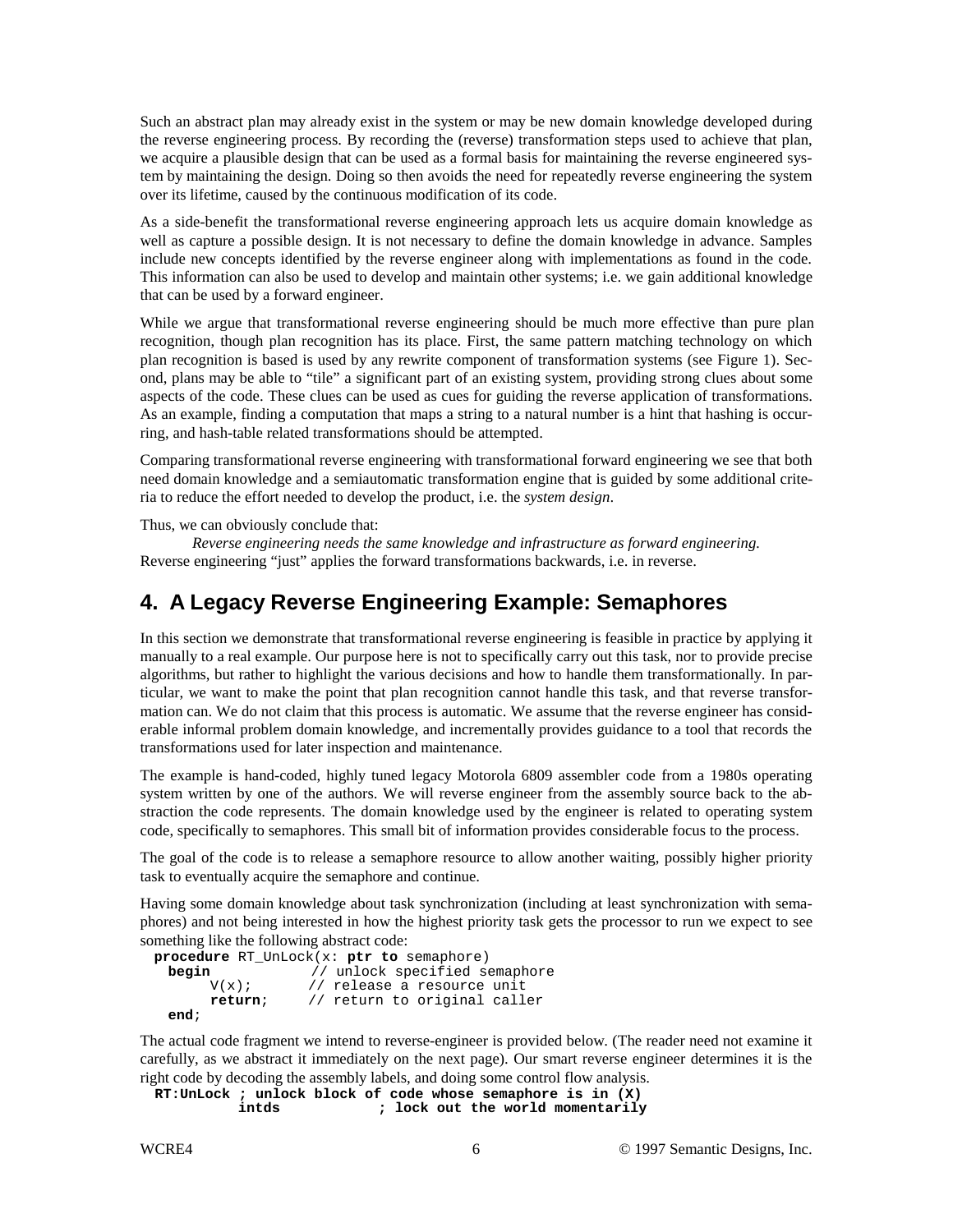|         | inc                                    |                                                                                 |  | $scb:count, x$ ; anybody in queue ?                |  |  |
|---------|----------------------------------------|---------------------------------------------------------------------------------|--|----------------------------------------------------|--|--|
|         | bgt                                    |                                                                                 |  | RT:ITSX ; b/ no, done releasing resource           |  |  |
|         | stx                                    |                                                                                 |  | itempx ; save pointer to semaphore                 |  |  |
|         | ldx                                    |                                                                                 |  | scb:tcbq, x; pointer to TCB to activate            |  |  |
|         | ldd                                    |                                                                                 |  | tcb:nexttcb,x ; find pointer to TCB following that |  |  |
|         | stx                                    |                                                                                 |  | itempd : save pointer to TCB to activate           |  |  |
|         | ldx                                    |                                                                                 |  | itempx ; pointer to semaphore                      |  |  |
|         |                                        |                                                                                 |  | std scb:tcbq,x; remove task from SCB queue         |  |  |
|         | ldx                                    |                                                                                 |  | itempd : pointer to TCB to make ready to run       |  |  |
|         |                                        | $RT:ITSC$ ; insert task at $(X)$ into ready queue and switch contexts if needed |  |                                                    |  |  |
|         | ; Assert: interrupts are disabled here |                                                                                 |  |                                                    |  |  |
|         |                                        |                                                                                 |  | jsr RT:ITIQ ; insert task into ready queue         |  |  |
|         |                                        | ldx RT:TCBQ                                                                     |  | ; are we still highest priority task ?             |  |  |
|         |                                        | $cmpx$ RT: $CTCB$                                                               |  | . ?                                                |  |  |
|         |                                        | beg RT:ITSX                                                                     |  | ; b/ yes, pass control to caller                   |  |  |
|         |                                        | ldx #RT:ISCH                                                                    |  | ; no, force task switch                            |  |  |
|         |                                        | $\mathsf{imp}$ RT:SInt                                                          |  | ; by interrupt to task scheduler                   |  |  |
| RT:ITSX | inten                                  |                                                                                 |  | ; enable interrupts and return to caller           |  |  |
|         | rts                                    |                                                                                 |  |                                                    |  |  |

The code comments here are original. (The comments in the transformed code are informally derived from these. We do not really expect a transformation system to do this.)

This code contains several design decisions some of which we consider in greater detail below. For this code, it is important to know that releasing a semaphore resource is interleaved with priority scheduling; for efficiency reasons the current task "voluntarily" gives up the processor provided it is no longer the highest priority task. Thus, in order to be able to reverse engineer this code we must have (or develop) some knowledge about priority scheduling (a problem that goes beyond the scope of this paper).

Since the gap between the assembler code and the procedural program code we want to abstract to is pretty large we make a first step back using an intermediate domain notation that is sometimes used by compilers to translate from higher-level procedural code to assembler: a register transfer language (RTL). To do that we can apply the following straightforward **TransformSet** of refining transformations *backwards*:

| call subroutine;                                                      |                          | $\Rightarrow$ isr subroutine             |
|-----------------------------------------------------------------------|--------------------------|------------------------------------------|
| goto target;                                                          | $\Rightarrow$ jmp target |                                          |
| return;                                                               | $\Rightarrow$ rts        |                                          |
| goto x+offset;                                                        |                          | $\Rightarrow$ jmp offset, x              |
| $x$ :=address(variable);                                              |                          | $\Rightarrow$ ldx #variable              |
| $x$ :=variable;                                                       |                          | $\Rightarrow$ <b>ldx</b> variable        |
| variable:=x;                                                          |                          | $\Rightarrow$ stx variable               |
| $x:=x->offset;$                                                       |                          | $\Rightarrow$ <b>ldx</b> <i>offset,x</i> |
| $d:=x->offset;$                                                       |                          | $\Rightarrow$ <b>ldd</b> <i>offset,x</i> |
| $(x \rightarrow \text{offset}) := d$ ;                                |                          | $\Rightarrow$ std offset.x               |
| int enable:=true;                                                     | $\Rightarrow$ inten      |                                          |
| $int$ enable:=false;                                                  | $\Rightarrow$ intds      |                                          |
| $(x->offset):=x->offset+1; cc:=compare(x->offset,0); \Rightarrow inc$ |                          | offset,x                                 |
| $cc := \text{compare}(x, variable)$ ;                                 |                          | $\Rightarrow$ cmpx variable              |
| if $cc=0$ then goto label fi;                                         | $\Rightarrow$ beg label  |                                          |
| if $cc>0$ then goto label fi;                                         | $\Rightarrow$ bgt label  |                                          |

These transformations are M6809 specific. Obviously, these transformations are simple pattern matching rules that can be applied to existing assembler code simply and automatically. The design history must capture the application of all of these; it can capture them as a set rather than a linear sequence since there is no real order requirement.

Before looking at the resulting RTL-code for our example let us introduce four simple optimizing transformations (which are equivalence transformations and, thus, may be used in both directions for our purpose):

*[common subexpression elimination]*

```
code(expression) Û variable:=expression; code(variable)
```
where variable is a new variable not occurring anywhere else in the program code and there is no assignment to a variable occurring in expression in the program code code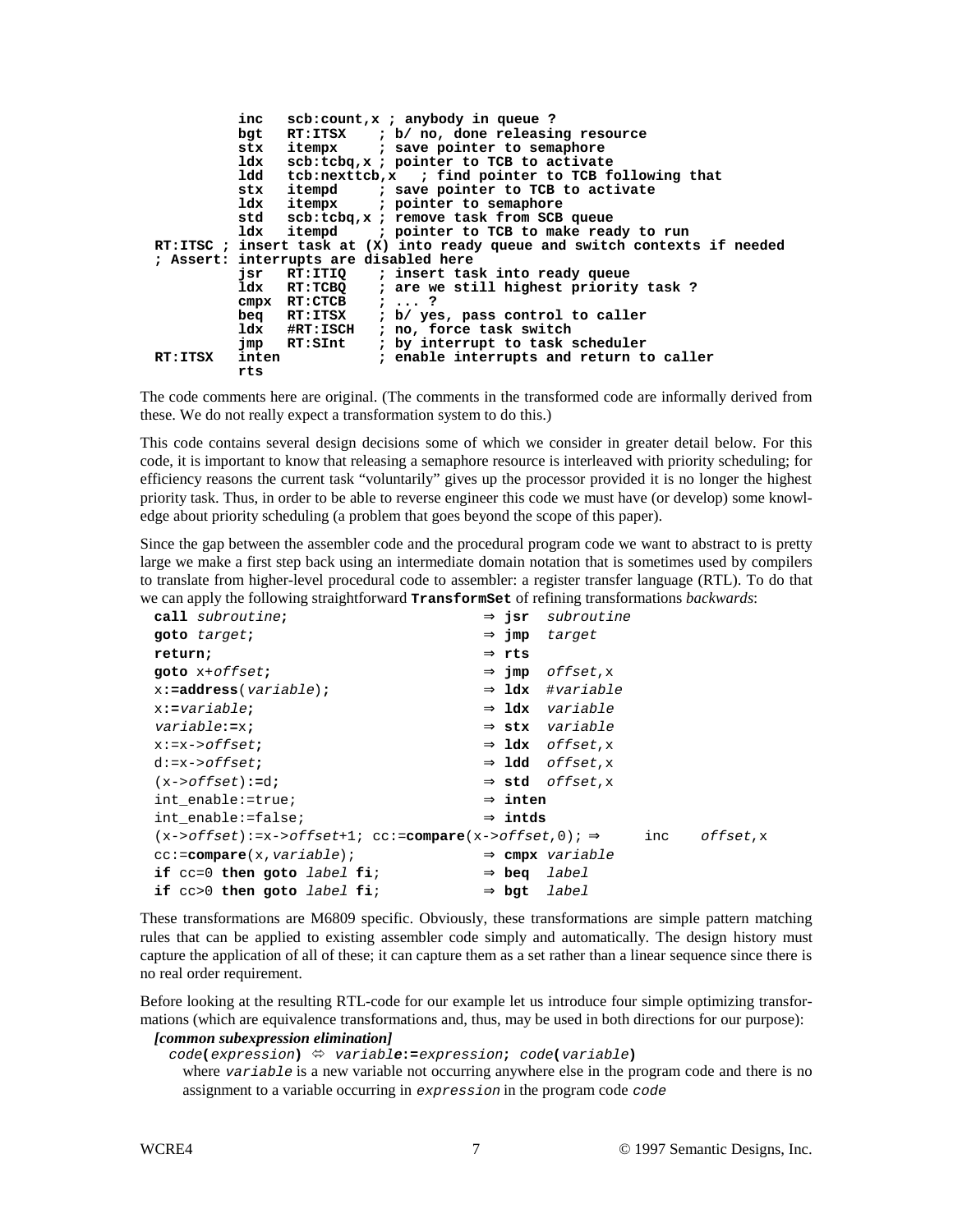#### *[register life-time renaming]*

| newvariable:=expression1;            code(newvariable);        variable:=expression2;      |  |
|--------------------------------------------------------------------------------------------|--|
| $\Leftrightarrow$ variable:=expression1; code(variable); variable:=expression2;            |  |
| where <i>newvariable</i> is a new variable not occurring anywhere else in the program code |  |

#### *[dead assignment elimination]*

variable**:=**expression**;** Û ε

if variable is not used again in the code execution before a value is assigned to it the next time *[compare introduction]*

(expression1 relation expression2)

Û **compare**(expression1,expression2) relation 0

These transformations are useful for most assembly reverse engineering tasks. We remark that the simple model of structural pattern matching used by most plan recognition engines does not work for these; data flow analysis is required.

Applying the refining and optimizing transformations backwards may lead us to the following RTL-code:

|          | RT UnLock: // unlock block of code whose semaphore is in register X |  |                                                        |  |  |  |  |  |
|----------|---------------------------------------------------------------------|--|--------------------------------------------------------|--|--|--|--|--|
|          | int_enable:=false; // lock out the world momentarily                |  |                                                        |  |  |  |  |  |
|          | $(x->scb count) := (x->scb count) + 1;$ // release resource unit    |  |                                                        |  |  |  |  |  |
|          | if $(x\rightarrow scb \text{ count}>0)$ then goto RT ITSX fi;       |  |                                                        |  |  |  |  |  |
|          | ready task:= $(x->scb tcbq)$ ; // pointer to TCB to activate        |  |                                                        |  |  |  |  |  |
|          | $(x->scb tcbq):=$                                                   |  |                                                        |  |  |  |  |  |
|          |                                                                     |  | ready_task->tcb:nexttcb; // remove task from SCB queue |  |  |  |  |  |
|          | x:=ready task;                                                      |  | // pointer to TCB to make ready to run                 |  |  |  |  |  |
|          | RT_ITSC: // insert task X into queue and switch contexts if needed  |  |                                                        |  |  |  |  |  |
|          | call RT ITIO;                                                       |  | // insert task into ready queue                        |  |  |  |  |  |
|          | if (RT TCBO=RT CTCB)                                                |  |                                                        |  |  |  |  |  |
|          | then goto RT ITSX fi;                                               |  | // still highest priority?                             |  |  |  |  |  |
|          | $x: = address(RT \text{ ISCH}):$                                    |  | // no, force task switch                               |  |  |  |  |  |
|          | goto RT SInt;                                                       |  | // by interrupt to scheduler                           |  |  |  |  |  |
| RT ITSX: | int enable:=true;                                                   |  | // enable interrupts                                   |  |  |  |  |  |
|          | return;                                                             |  | // return to caller                                    |  |  |  |  |  |

To be able to reverse engineer further we use our domain knowledge to detect some non-obvious optimizations that have been used during the development of the code:

- The statement "**goto** RT\_SInt;" actually does not indicate a continuation of "RT\_ITSC" but is an optimized call of a subroutine with a following "**return**;". Thus it has to be replaced by the statements "**call** RT\_SInt; **return**;".
- "RT\_ITSC" itself is a subroutine that happened to be located at the end of "RT\_UnLock" but may be called from another place in the program code (which is not shown in this program fragment). This means that we have to replace the control flow from "RT\_UnLock" to "RT\_ITSC", that is caused by incrementing the program counter in the processor, by a call to "RT\_ITSC" as a subroutine followed by a "**return**;".
- "RT\_ITSX" is a continuation for both "RT\_UnLock" and "RT\_ITSC" under certain conditions. It is a parameterless subroutine for its own. Thus jumps to it (using "**goto** RT\_ITSX;") have to be replaced by "**call** RT\_ITSX; **return**;" For sake of simplicity we inline the simple code of this procedure into the caller.
- There is a hidden convention in the code for the parameters to the procedures "RT\_UnLock" and "RT\_ITSC" (and "RT\_SInt") which are placed in the register X. To be able to reverse engineer to parametric procedures we have to detect this fact. Then we can replace "*label*: *code* **return**;" by "**procedure** *label*(x) **begin** *code* **return**; **end**;" provided there is no **goto**-statement in the whole program code entering or leaving the body of the procedure, i.e. *code*. This includes a **goto**-statement to "*label*". Correspondingly, for these procedures we replace "**call** *label*;" on the caller sides by "**call** *label*(x);".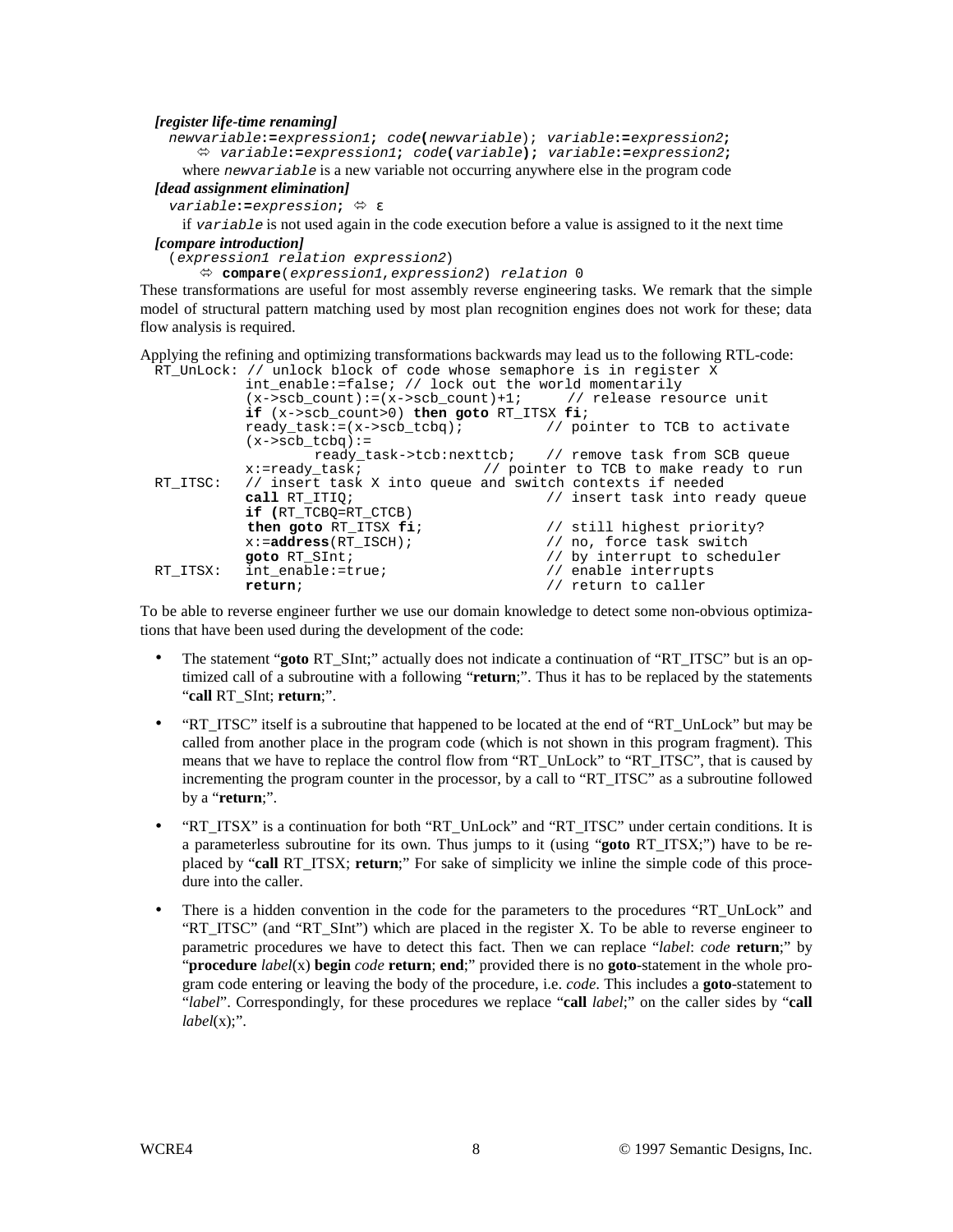Additionally using the obvious equivalence transformation

```
[if-then-else with procedure return]
```

```
if condition then code1; return; fi; code2; return;
        Û if condition then code1; else code2; fi; return;
      if there is no goto-statement entering or leaving code1 or code2
and some of the optimizing transformations given above we get the following program code:
  procedure RT_UnLock(x)
    begin // unlock block of code whose semaphore is in register X int_enable:=false; // lock out the world mome
                                                     // lock out the world momentarily
           (x->scb_count):=(x->scb_count)+1; // release resource unit<br>if (x->scb_count>0) then // no waiting task
          \begin{array}{ll} \texttt{if} & (\text{x->scb\_count>0}) \texttt{then} \\ \texttt{int\_enable:=true} & \end{array}// enable interrupts
          else // waiting task<br>ready_task:=(x->scb_tcbq); // pointer to T
                                                     // pointer to TCB to activate
             (x->scb_tcbq):=ready_task->tcb:nexttcb; // remove task from SCB queue
             call RT_ITSC(ready_task);
          fi;
          return;
     end;
 procedure RT_ITSC(x)
    begin // insert task X into queue and switch contexts if needed call RT ITIO(x) \frac{1}{10} // insert task into ready of
          call RT_ITIQ(x) \qquad // insert task into ready queue<br>
if (RT_TCBQ=RT_CTCB) then // we are still highest-priority
             if (RT_TCBQ=RT_CTCB) then // we are still highest-priority task
                                                     // enable interrupts
          else // another task is highest-priority
             call RT_SInt(address(RT_ISCH)); // force task switch by scheduler call
          fi;
          return;
     end;
```
Now let us try to gain a deeper insight into the procedure "RT\_ITSC". To do that we have to know something about the organization of the ready queue (which is not possible by just looking at the program fragment we can handle in this paper):

*The tasks in the ready queue are ordered with respect to their priority, i.e. the highest priority task is at the beginning of the queue whereas the lowest priority task can be find at the end of the queue. The pointer to the whole queue is identical to the pointer to the first task in the queue.*

Looking into the procedure "RT\_ITSC" we see a check whether the current task 'RT\_CTCB" is the same as the highest-priority task at the head of the ready queue "RT\_TCBQ". Thus, the task scheduler (which switches the program context to execute the highest-priority task) is called if and only if the highest priority task is not the current task (which called the procedure). This means that the solution reflects the fact that a context switch to another task is expensive and therefore should be avoided if the other task is just the current one. However, we are not interested in getting a highly efficient program code but in getting an abstract description of the procedure, i.e. we do not have to avoid the call to the scheduler for efficiency reasons. With the additional knowledge of "int enable=true" after calling "RT\_SInt" we can simplify "RT\_ITSC" to:

```
procedure RT_ITSC(x)
  begin // insert task X into queue and switch contexts if needed call RT ITIO(x) // insert task into ready queue
                                         // insert task into ready queue
        call RT_SInt(address(RT_ISCH)); // force task switch by scheduler call
                                         // current task may get the processor
        return;
   end;
```
Inlining<sup>∗</sup> the procedure "RT\_ITSC" into "RT\_Unlock" then allows us to move the statement "int\_enable:=true;" from inside the **if**-statement to the end of the procedure.<sup>&</sup> Performing some further equivalence transformations on the **if**-statement and its condition we obtain the following code:

 $\overline{a}$ 

<sup>∗</sup> This inlining does not mean that the procedure "RT\_ITSC" becomes obsolete. The procedure is called from additional places in the operating system.

<sup>&</sup>amp; Note, that "int\_enable=true" is valid after calling "RT\_SInt" which means that we can add the statement "int\_enable:=true;" directly following the call without changing the meaning of the program code.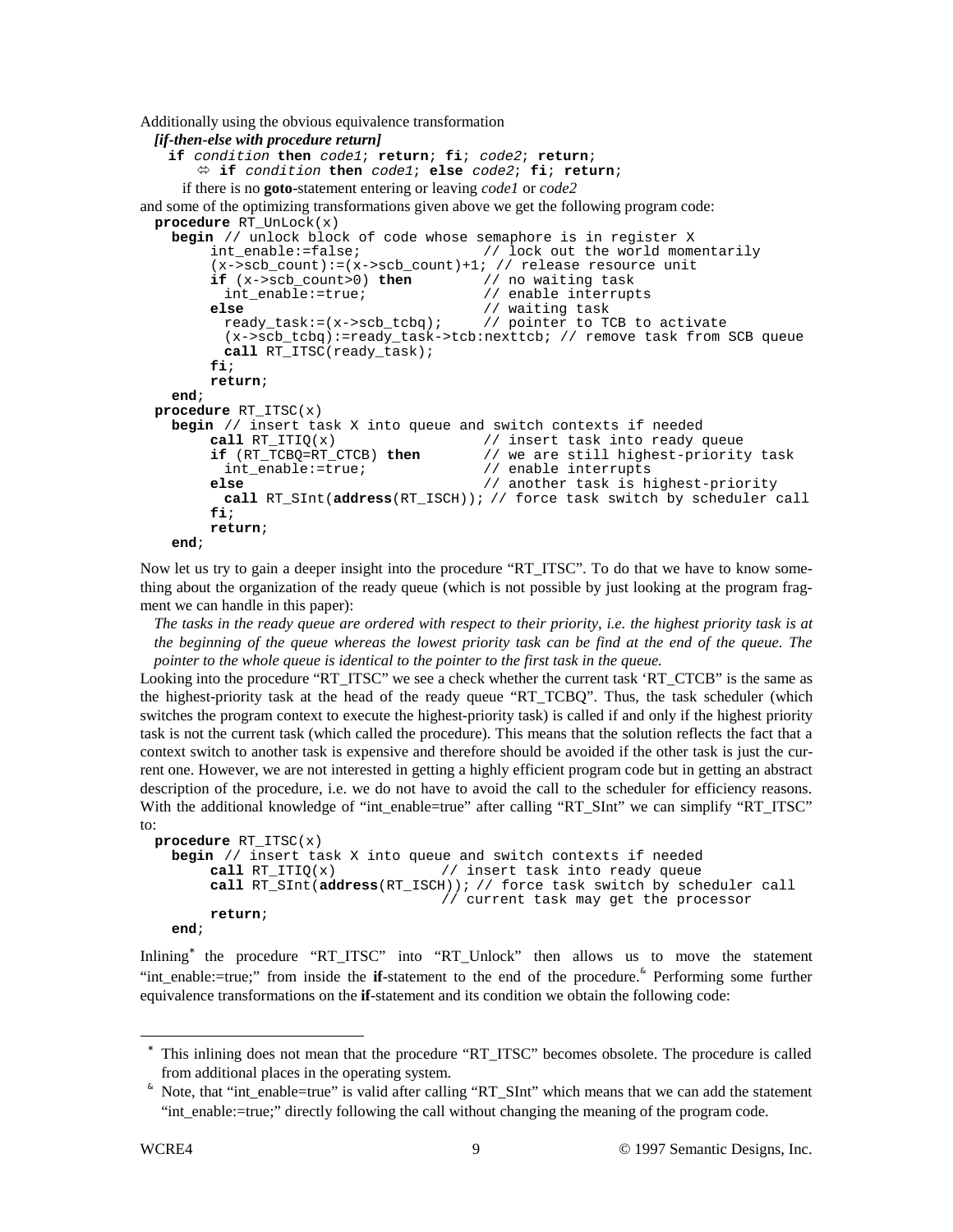```
procedure RT_UnLock(x)
  begin // unlock block of code whose semaphore is in register X int enable:=false; // lock out the world mome
        int_enable:=false; // lock out the world momentarily
        (x->scb_count):=(x->scb_count)+1; // release resource unit
       if (x->scb_count<=0) then // waiting task
         ready_task:=(x->scb_tcbq); // pointer to TCB to activate
         (x->scb_tcbq):=ready_task->tcb:nexttcb; // remove task from SCB queue <b>call</b> RT_ITIQ(x) // insert task into ready queue// insert task into ready queue
         call RT_SInt(address(RT_ISCH)); // force task switch by scheduler call
       fi;<br>int enable:=true;
                                             // enable interrupts
       return;
   end;
```
Because of lack of space in this paper we cannot present the details of further reverse engineering of this code. However, the next step has to recover the abstract data types used, i.e. "semaphore" and "task" together with their associated procedures. Doing that finally could lead us to the following code: **procedure** RT\_UnLock(x: **ptr to** semaphore)

```
 begin // unlock specified semaphore
                                     // lock out the world momentarily
    call Semaphore.Release(x); // release resource unit
    if (Semaphore.Desired(x)) then // waiting task
         // insert task into ready queue:
         call Task.InsertIntoReadyQueue(Semaphore.Remove(x))
         // continue highest-priority task:
    call Task.ContinueHighestPriorityTask();<br>fi;
    int enable:=true; \frac{1}{2} // enable interrupts
    return;
 end;
```
Abstracting this in a task synchronization domain then should lead us to the expected abstract code:

```
procedure RT_UnLock(x: ptr to semaphore)
  begin // unlock specified semaphore<br>V(x): // release a resource unit
         V(x); // release a resource unit<br>
Teturn; // return to original call
                         return; // return to original caller
  end;
```
*Recording all the transformations used in this process allows us to reapply them to this code to reproduce the original code. We note that replacing the transformations that intertwine priority scheduling code with spin-lock code will allow us to regenerate a revised semaphore unlock procedure for multiple processors. This is precisely the kind of maintenance task that we desire reverse engineering to support.*

Now let us shortly consider a big problem that may arise when trying to reverse engineer the code using plan patterns and look specifically at the priority scheduling.

Let us assume that there exist some domain knowledge and associated plan patterns about priority scheduling. On an abstract level we may find e.g. the following procedural plan for adding an additional task into the ready queue and (re)scheduling the tasks:

```
Task.InsertIntoReadyQueue(task, priority);
Task.RunHighestPriorityTask();
```
However, in the assembler code we found something that roughly corresponds to the following refined plan (that demands the usage of a certain class of implementations for priority queues):

```
Task.InsertIntoReadyQueue(task, priority);
if Task.Current()=Task.FirstTaskInReadyQueue() then
 Task.ContinueCurrent();
else
 Task.ContinueHighestPriorityTask();
fi;
```
Who produced/produces this refined plan? Can we expect it to be part of an existing domain about priority scheduling? Which additional refinements of the original plan do we need to cover solutions used in other legacy codes for priority scheduling?

The answer to these questions is: No one can provide in advance all the possible plan refinements that may be found in legacy code. This means that we need a creative plan refinement generator, i.e. a semiautomatic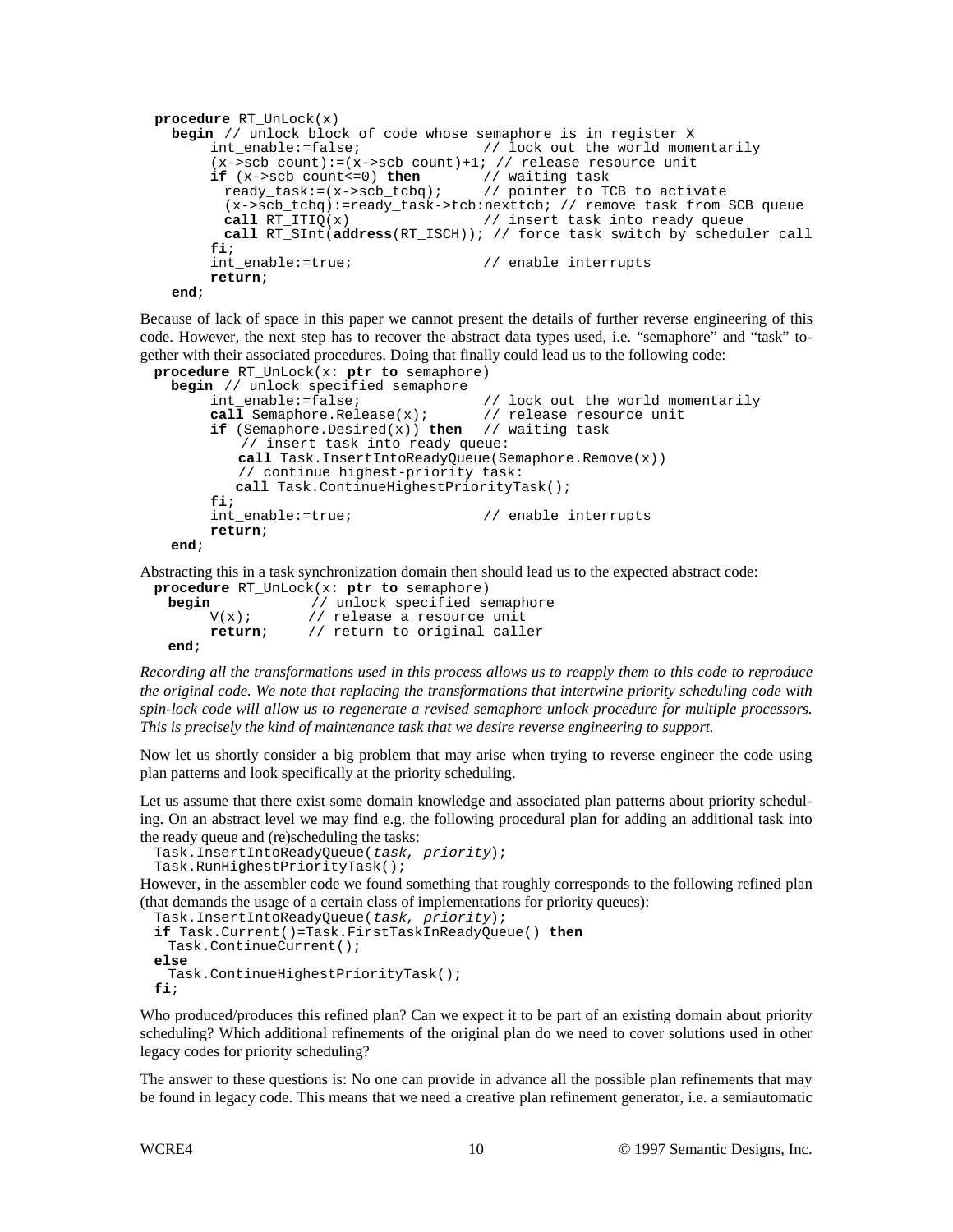forward transformation engine. But then, why don't we just generate the plan refinement backwards (on demand) by reverse engineering the code using the forward transformations in the reverse direction?

## **5. Related Work**

Considerable effort has been invested in plan recognition. The Programmer's Apprentice ([RW90A]) is still one of the most sophisticated, representing plans ("cliches") using data and control flow. This representation provides some language independence and maximizes the ability to match a cliché against arbitrarily ordered code. PA essentially attempts to tile (with overlaps) a program recursively with cliches to explain it. We hope our example convincingly shows that recursively tiling cannot explain even small fragments of code.

A difficult problem with a large set of plans is the cost of matching them to a potentially very large program. Efficient graph matchers ([RW90B]) and constraint satisfaction solvers ([WQ95]) have been implemented to help match plans against code. Both these types of matchers can be used to good effect in a transformation system. However, we hope to avoid the "big-bang" problem of explaining the entire program at once by performing incremental recovery, storing the results of previous sessions in design histories, and reusing the design for maintenance.

The Maintainer's Assistant (MA) [WB96] attacks the software maintenance problem by using transformational methods, using a core representation for programs derived from the lambda calculus. This gives an excellent foundation with clear semantics, and so allows serious transformations to be applied to the original code. MA appears to be used for porting and translation rather than explanation and modification.

# **6. Concluding Remarks**

The reason for performing reverse engineering is to maintain legacy code. Therefore, it should not be focused on program understanding but on system maintenance instead. This should be done in a way that frees us from reverse engineering a system again and again because of modifications made to its code over time.

Hence, reverse engineering has to be focused on design recovery. As we need sophisticated tool support to perform system maintenance efficiently, the recovered design has to be based on formal methods.

We have seen that transformational reverse engineering is a feasible approach to recover such a design. This means that we essentially need the same domain knowledge and infrastructure as we need for transformational forward engineering that can provide us with a design during the systems' construction. All the domains, their notations, and the associated transformations within each domain as well as between domains that are needed for forward engineering are also needed to reverse engineer legacy code to recover its missing design.

Transformational reverse engineering can easily be performed incrementally which allows us to reverse engineer only those parts of the code that are needed for an actual maintenance task. Over time more and more parts of the code will be abstracted and the abstraction level will become higher and higher possibly until we get an abstract requirements specification of the whole system.

All this can be supported effectively by a domain based transformation engine that can apply transformations forwards and backwards and can modify a design incrementally. Such a system, called the Design Maintenance System (DMS), which is intended for handling commercial size software, is currently under development at Semantic Designs. We hope to be able to report on concrete experience next year.

### **References**

- [BAX90] I.D. Baxter. *Transformational Maintenance by Reuse of Design Histories*. PhD thesis, University of California at Irvine, 1990.
- [BAX92] I.D. Baxter. *Design Maintenance Systems*. Communications of the ACM 35(4):73-89, 1992.
- [BAX95] I.D. Baxter. *Design (Not Code!) Maintenance*. In: ICSE-17 Workshop on Program Transformation for Software Evolution, 1995.